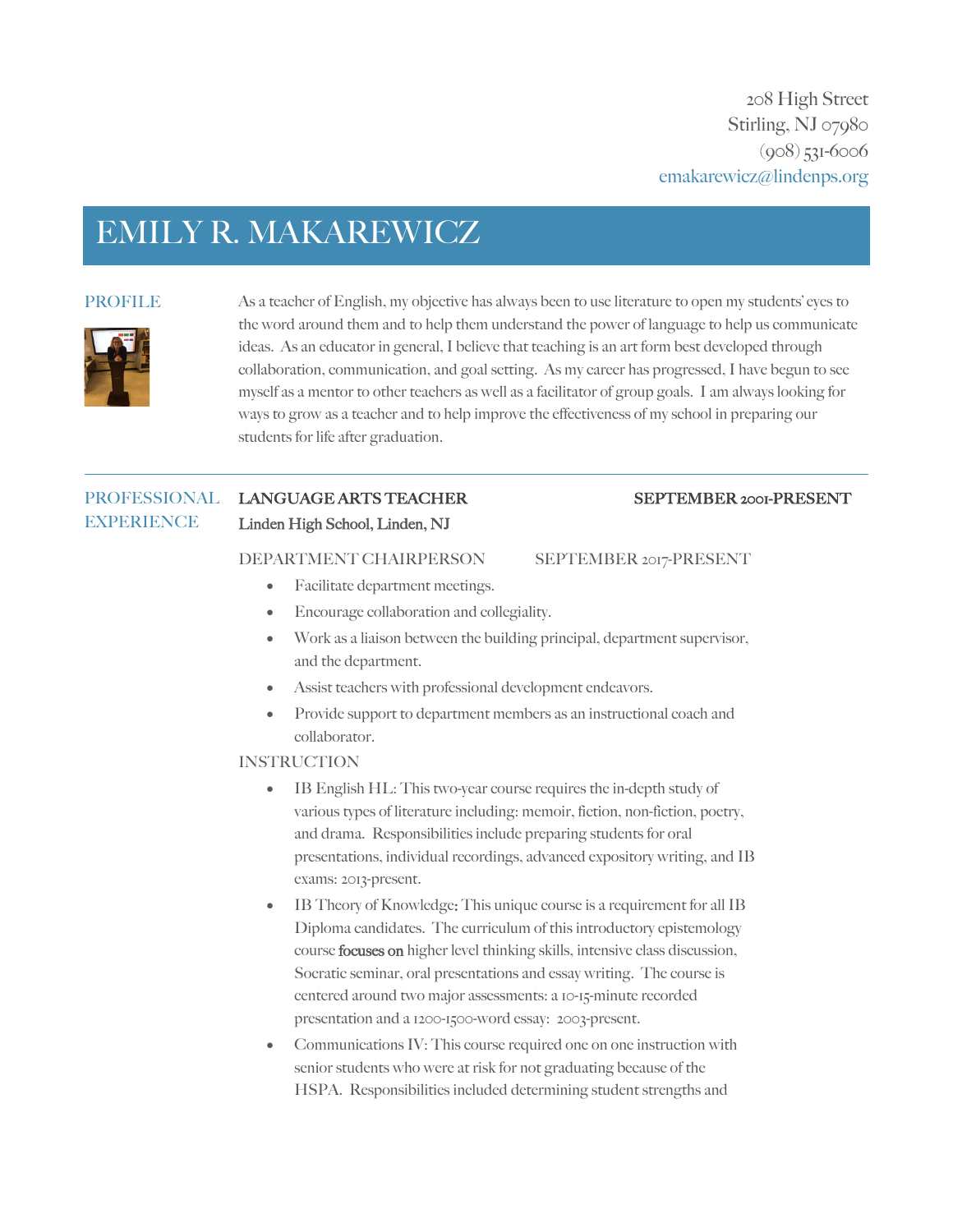weaknesses, teaching test taking strategies, and administering practice tests: 2009-2010.

- English I-IV/CP & Honors: Instruction of these survey classes included familiarity with grade level anthologies, historical background, elements of literature, and strategies for improving reading comprehension: 2001- 2012.
- Successful collaboration with in-class support teachers in inclusion classrooms.
- Strong organizational and classroom management skills.
- Positive and productive relationships with students.

# CURRICULUM WRITING

- Collaborated with department chair to re-write curriculum aligned with 9-12 grade ELA Common Core Content Standards using the Understanding by Design model; helped to develop grade level benchmarks and pacing guides: 2013-2014.
- Re-aligned 9-12 grade curriculum guides to match new state core content standards: Spring 2008.
- Developed a course and wrote curriculum for a Fine & Performing Arts English class to be taught as a part of the Smaller Learning Communities effort in the school. Course successfully implemented 2004-2009.

INTERNATIONAL BACCALAUREATE (2003-present)

- IB Roundtables: Participation in and facilitation of workshops with fellow IB teachers from the region.
- Curriculum revisions: both Theory of Knowledge & English HL
- Maintained familiarity with the Online Curriculum Center of the IBO: Curriculum/Assessment Criterion updates.
- Mentored students in the process of writing the Extended Essay.
- Attended training for both Theory of Knowledge and English HL: Atlanta, GA 2002, Los Angeles, CA 2006, St. Petersburg, FL 2011

# COOPERATING TEACHER

• Served as a cooperating teacher for five Kean University student interns: Fall 2004, Fall 2007, Spring 2009, Spring 2010, and Spring 2012.

## SMALL SCHOOLS GRANT COMMITTEE/LEAD TEACHER

- Helped to write and implement grant as a member of the Smaller Learning Communities grant committee: 2002-2004.
- Awarded Lead Teacher position in Smaller Learning Community: 2004. \*See corresponding curriculum writing above.

# YEARBOOK ADVISOR